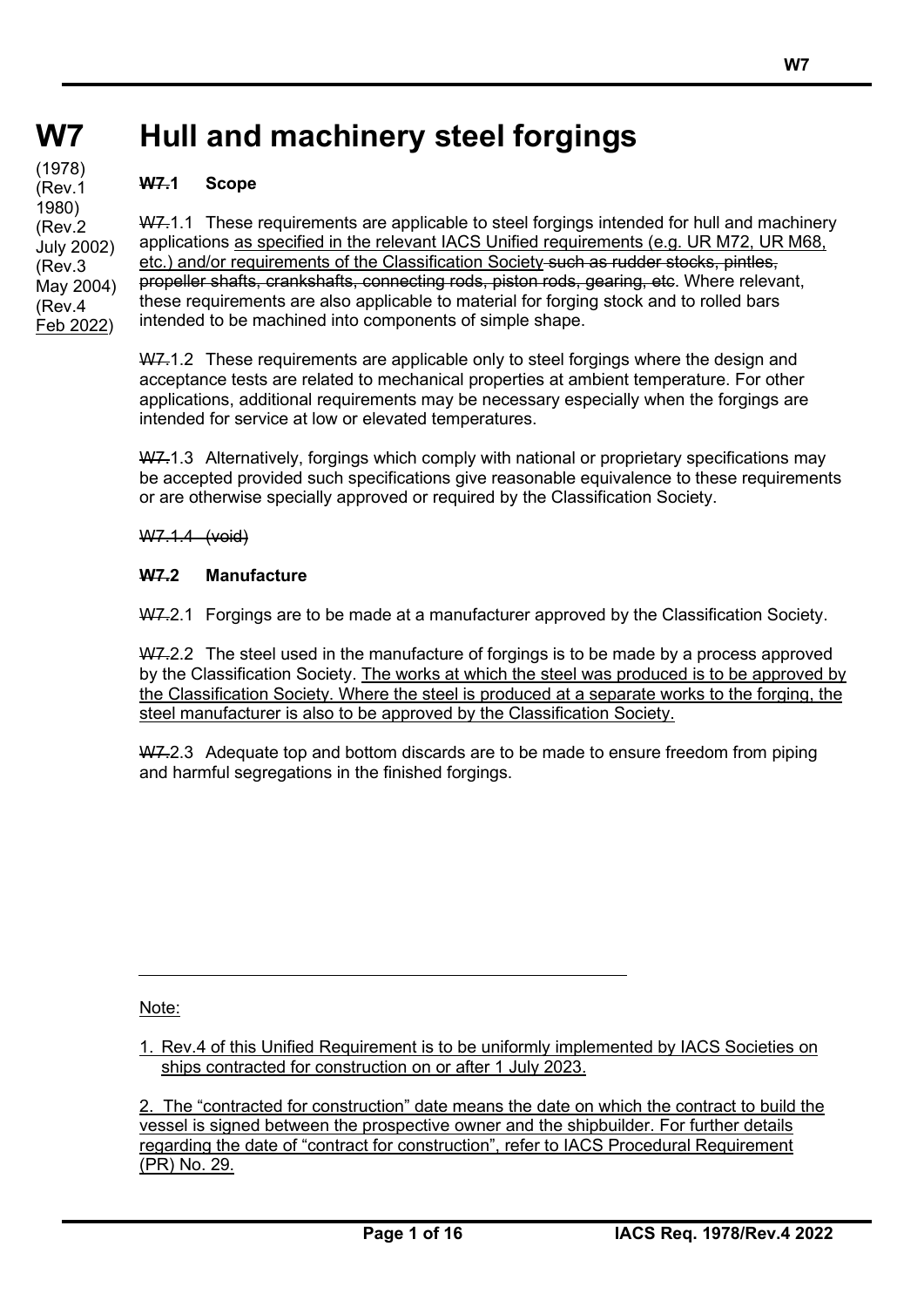W7.2.4 The plastic deformation is to be such as to ensure soundness, uniformity of structure and satisfactory mechanical properties after heat treatment. The reduction ratio is to be calculated with reference to the average cross-sectional area of the cast material. Where the cast material is initially upset, this reference area may be taken as the average crosssectional area after this operation. Unless otherwise approved the total reduction ratio is to be at least:

- for forgings made from ingots or from forged blooms or billets, 3:1 where L>D and 1.5:1 where L≤D
- for forgings made from rolled products, 4:1 where L>D and 2:1 where L≤D
- for forgings made by upsetting, the length after upsetting is to be not more than onethird of the length before upsetting or, in the case of an initial forging reduction of at least 1.5:1, not more than one-half of the length before upsetting
- for rolled bars, 6:1.

L and D are the length and diameter respectively of the part of the forging under consideration.

W7.2.5 (void)

W7.2.6 (void)

W7.2.72.5 For crankshafts, where grain flow is required in the most favourable direction having regard to the mode of stressing in service, the proposed method of manufacture may require special approval by the Classification Society. In such cases, tests may be required to demonstrate that a satisfactory structure and grain flow are obtained.

W7.2.82.6 The shaping of forgings or rolled slabs and billets by flame cutting, scarfing or arc-air gouging is to be undertaken in accordance with recognized good practice and, unless otherwise approved, is to be carried out before the final heat treatment. Preheating is to be employed when necessitated by the composition and/or thickness of the steel. For certain components, subsequent machining of all flame cut surfaces may be required.

W7.2.92.7 When two or more forgings are joined by welding to form a composite component, the proposed welding procedure specification is to be submitted for approval. Welding procedure qualification tests may are to be required.

2.8 UR W28 is applicable to the requirements for welding procedure qualification tests of steel forgings intended to be used for the components of hull construction and marine structures. Requirements for other WPS and qualification thereof, for welder certification and for type approval of welding consumables are at the discretion of the Class Societies.

2.9 Welders intended to be engaged in fusion welding of steel forgings for hull structures are to be qualified in accordance with UR W32: Qualification scheme for welders of hull structural steels Rev.1 2020.

# **W7.3 Quality of forgings**

W7.3.1 All forgings are to be free from surface or internal defects which would be prejudicial to their proper application in service.

# **W7.4 Chemical composition**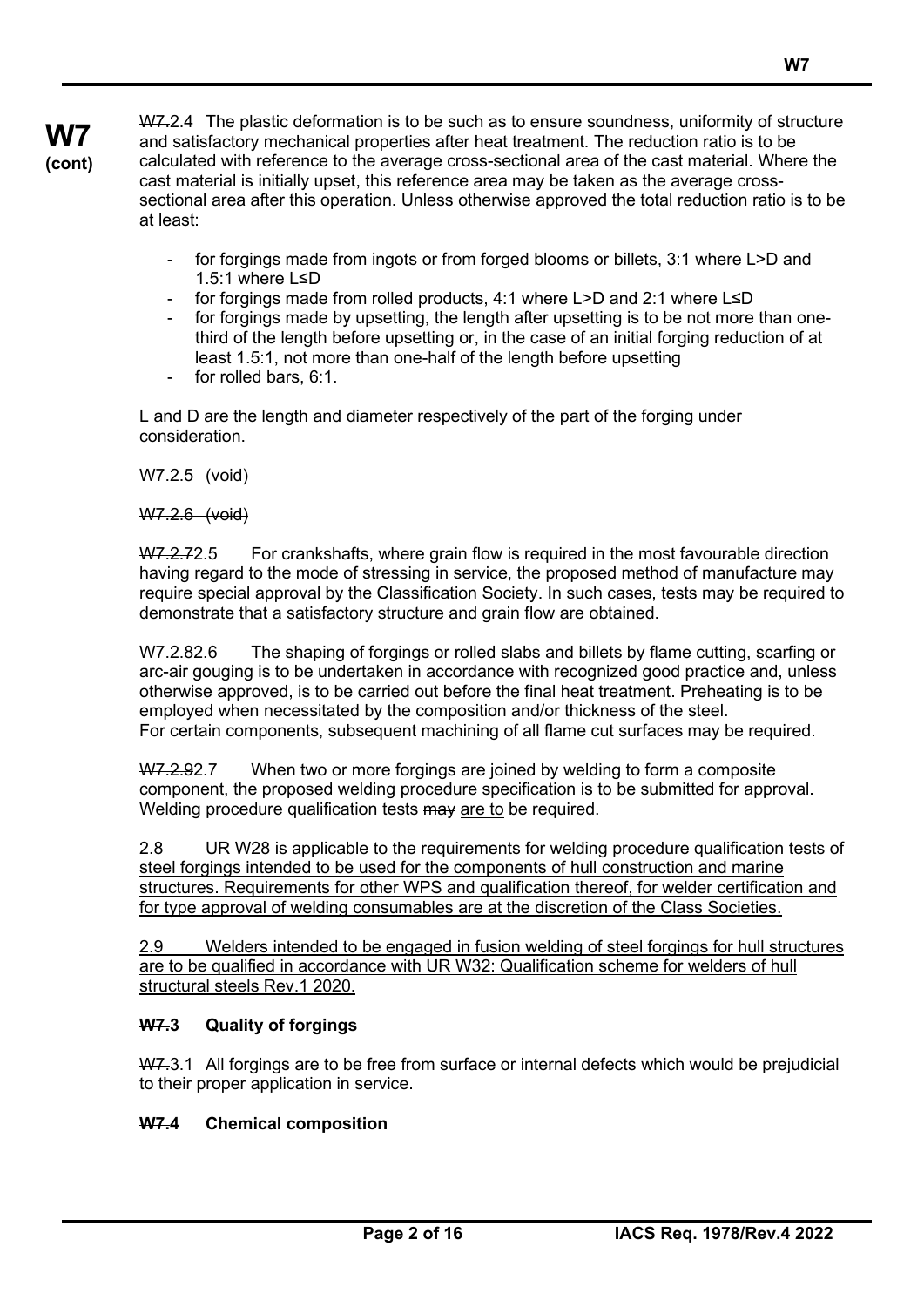W7.4.1 All forgings are to be made from killed steel and the chemical composition is to be appropriate for the type of steel, dimensions and required mechanical properties of the forgings being manufactured.

W7.4.2 The chemical composition of each heat is to be determined by the manufacturer on a sample taken preferably during the pouring of the heat. When multiple heats are tapped into a common ladle, the ladle analysis shall apply.

W7.4.3 The chemical composition is to comply with the overall limits given in Tables 1 and 2 or, where applicable, the requirements of the approved specification.

# W7.4.4 (void)

W7.4.54.4 At the option of the manufacturer, suitable grain refining elements such as aluminium, niobium or vanadium may be added. The content of such elements is to be reported.

W7.4.64.5 Elements designated as residual elements in the individual specifications are not to be intentionally added to the steel. The content of such elements is to be reported.

| $\blacksquare$<br>סטוווטוסו וטטוס וואוד וטו |                 |      |               |       |       |                    |                   |                    |                 |                    |  |
|---------------------------------------------|-----------------|------|---------------|-------|-------|--------------------|-------------------|--------------------|-----------------|--------------------|--|
| Steel type                                  | ◡               | Si   | Mn            |       |       | $Cr^{\frac{4}{2}}$ | Mo <sup>4</sup>   | Ni <sup>4</sup>    | Cu <sup>4</sup> | Total<br>residuals |  |
| C. C-Mn                                     | $0.23^{2}$ , 3) | 0.45 | $0.30-$<br>50 | 0.035 | 0.035 | 0.30 <sup>4</sup>  | 0.15 <sup>4</sup> | $0.40 \frac{4}{7}$ | 0.30            | 0.85               |  |
| Alloy                                       |                 | 0.45 | 5)            | 0.035 | 0.035 | 5)                 | 5)                | 5)                 | 0.30            |                    |  |

**Table 1** Chemical composition limits <sup>1)</sup> for hull steel forgings  $6$ 

 $<sup>1)</sup>$  Composition in percentage mass by mass maximum unless shown as a range.</sup>

 $2)$  The carbon content may be increased above this level provided that the carbon equivalent (Ceq) is not more than 0.41%, calculated using the following formula:

$$
Ceq = C + \frac{Mn}{6} + \frac{Cr + Mo + V}{5} + \frac{Ni + Cu}{15}
$$
 (%)

 $3$ ) The carbon content of C and C-Mn steel forgings not intended for welded construction may be 0.65 maximum.

4) Elements are considered as residual elements.

<sup>5)</sup> Specification is to be submitted for approval.

6) Rudder stocks and pintles should be of weldable quality.

|             |                                        |      |                 |       |       | .                   |                               | $0.001101$ guigo    |                    |                    |
|-------------|----------------------------------------|------|-----------------|-------|-------|---------------------|-------------------------------|---------------------|--------------------|--------------------|
| Steel type  | С                                      | Si   | Mn              | D     |       | $Cr^{\frac{4}{2}}$  | $\mathrm{Mo} \xrightarrow{4}$ | Ni <sup>4</sup>     | $Cu$ $\frac{4}{3}$ | Total<br>residuals |
| C, C-Mn     | $0.23^{21.31}$<br>$\frac{0.65^{2}}{2}$ | 0.45 | $0.30-$<br>1.50 | 0.035 | 0.035 | $0.30 \frac{3}{2}$  | $0.15 \frac{3}{2}$            | $0.40 \frac{3}{2}$  | 0.30               | 0.85               |
| Alloy $514$ | 0.45                                   | 0.45 | $0.30-$<br>00.1 | 0.035 | 0.035 | Min.<br>0.40<br>6)5 | Min.<br>0.15<br>6)5           | Min.<br>0.40<br>6)5 | 0.30               |                    |

#### **Table 2** Chemical composition limits <sup>1)</sup> for machinery steel forgings

 $1)$  Composition in percentage mass by mass maximum unless shown as a range or as a minimum.

<sup>2)</sup> The carbon content of C and C-Mn steel forgings intended for welded construction is to be 0.23 maximum. The carbon content may be increased above this level provided that the carbon equivalent (Ceq) is not more than  $0.41\%$ .

<sup>3)</sup> The carbon content of C and C-Mn steel forgings not intended for welded construction may be 0.65 maximum.  $^{4)}$ )<sup>4)4)</sup> Elements are considered as residual elements unless shown as a minimum.

5)4) Where alloy steel forgings are intended for welded constructions, the proposed chemical composition is subject to approval by the Classification Society.

 $^{6(5)}$ One or more of the elements is to comply with the minimum content.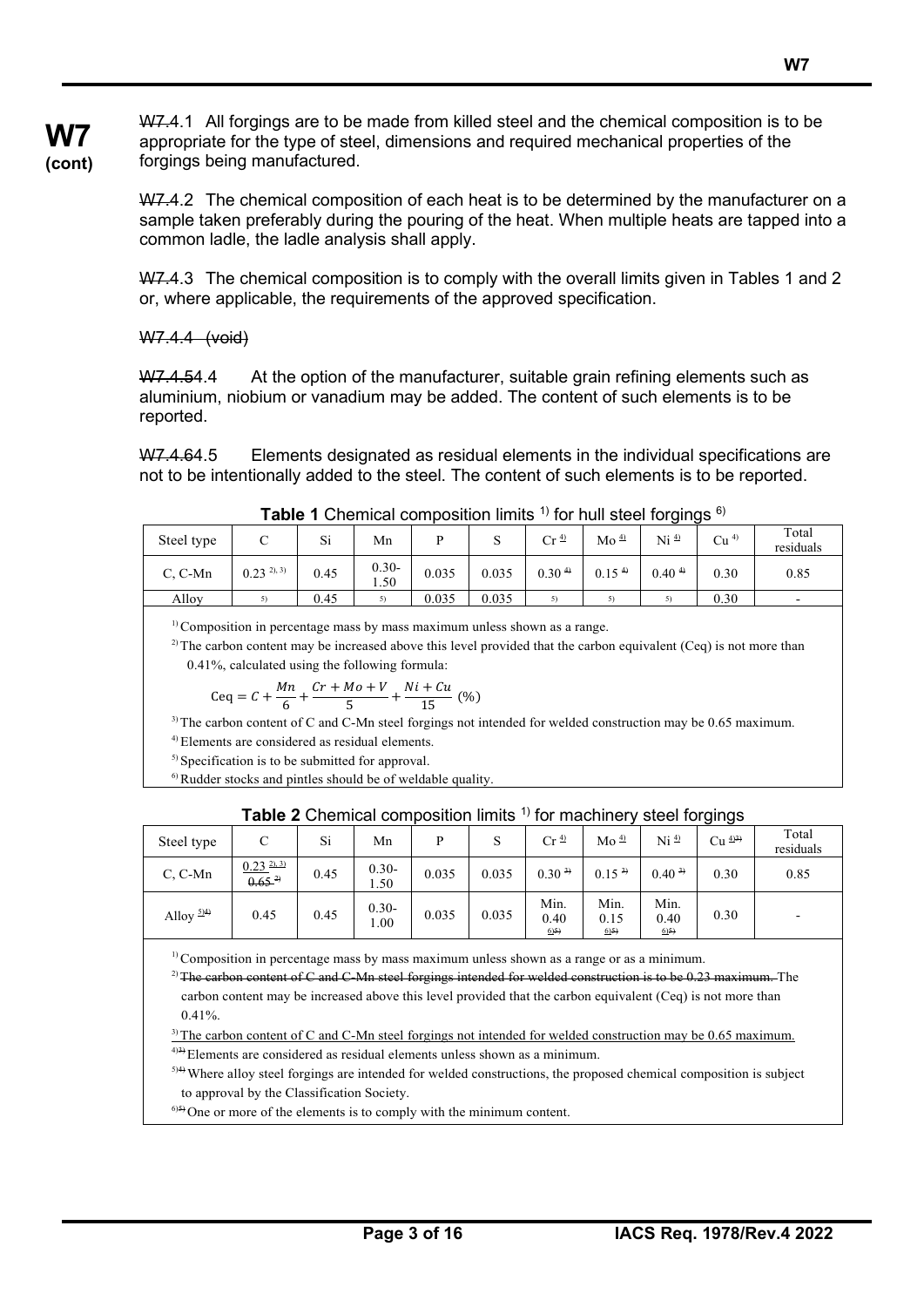# **W7.5 Heat treatment (including surface hardening and straightening)**

**W7 (cont)**

W7.5.1 At an appropriate stage of manufacture, after completion of all hot working operations, forgings are to be suitably heat treated to refine the grain structure and to obtain the required mechanical properties.

W7.5.2 Except as provided in 5.6W7.5.7 and 5.7W7.5.8 forgings are to be supplied in one of the following conditions:

(a) Carbon and carbon-manganese steels

Fully annealed **Normalized** Normalized and tempered Quenched and tempered

(b) Alloy steels

Normalized Normalized and tempered Quenched and tempered

For all types of steel the tempering temperature is to be not less than 550°C. Where forgings for gearing are not intended for surface hardening, lower tempering temperature may be allowed.

The delivery condition shall meet the design and application requirements, it is the manufacturers responsibility to select the appropriate heat treatment method to obtain the required mechanical properties. Where forgings for gearing are not intended for surface hardening, lower tempering temperature may be allowed.

W7.5.3 Alternatively, alloy steel forgings may be supplied in the normalized and tempered condition, in which case the specified mechanical properties are to be agreed with the Classification Society.

W7.5.45.3 Heat treatment is to be carried out in properly constructed furnaces which are efficiently maintained and have adequate means for control and recording of temperature. The furnace dimensions are to be such as to allow the whole furnace charge to be uniformly heated to the necessary temperature. In the case of very large forgings alternative methods of heat treatment will be specially considered by the Classification Society.

Sufficient thermocouples are to be connected to the furnace charge to measure and record that its temperature is adequately uniform unless the temperature uniformity of the furnace is verified at regular intervals.

W7.5.55.4 If for any reasons a forging is subsequently heated for further hot working the forging is to be reheat treated.

W7.5.65.5 Where it is intended to surface harden forgings, full details of the proposed procedure and specification are to be submitted for the approval of the Classification Society. For the purposes of this approval, the manufacture may be required to demonstrate by test that the proposed procedure gives a uniform surface layer of the required hardness and depth and that it does not impair the soundness and properties of the steel.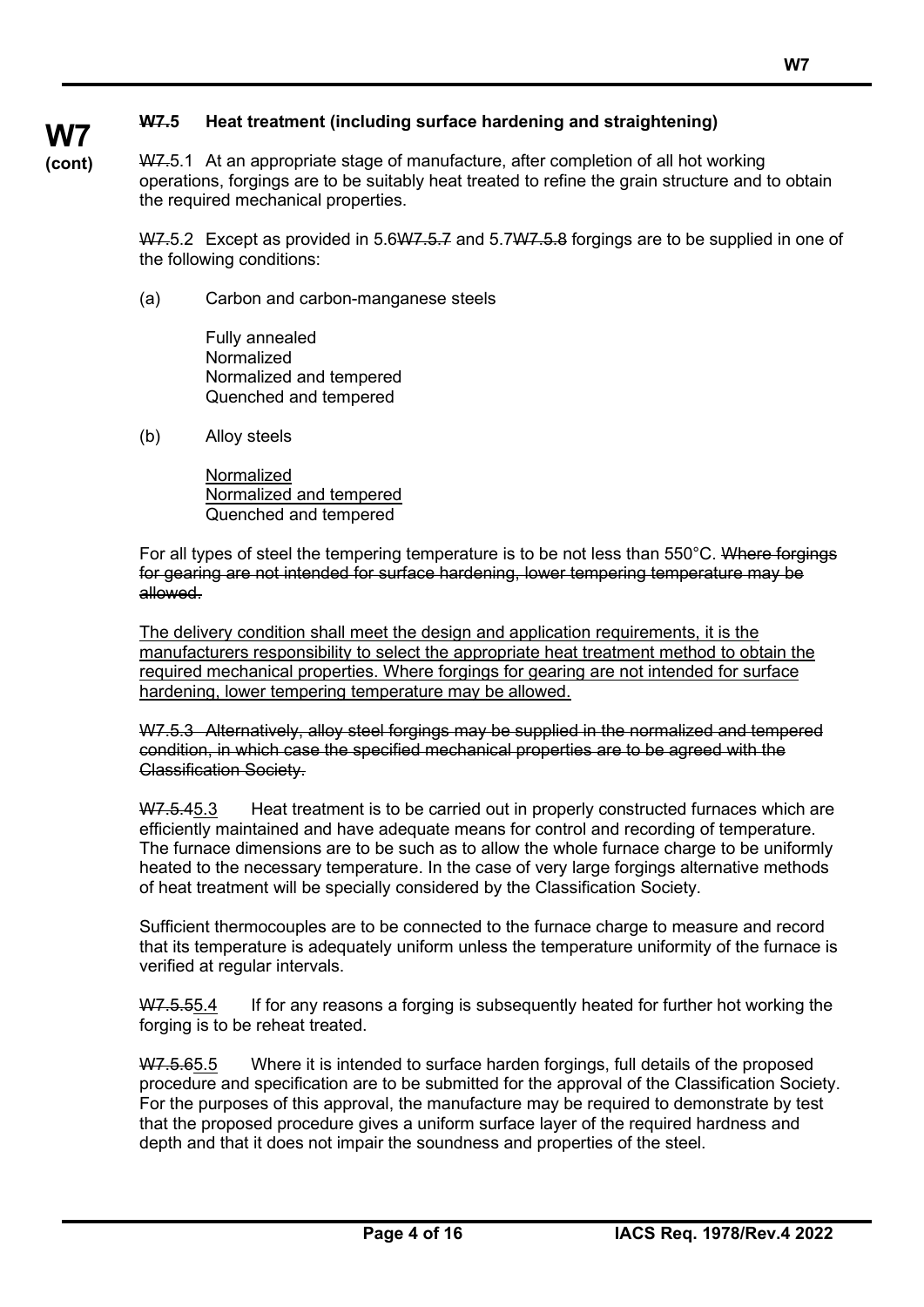**W7 (cont)** W7.5.75.6 Where induction hardening or nitriding is to be carried out, forgings are to be heat treated at an appropriate stage to a condition suitable for this subsequent surface hardening.

> W7.5.85.7 Where carburizing is to be carried out, forgings are to be heat treated at an appropriate stage (generally either by full annealing or by normalizing and tempering) to a condition suitable for subsequent machining and carburizing.

W7.5.95.8 If a forging is locally reheated or any straightening operation is performed after the final heat treatment consideration is to be given to a subsequent stress relieving heat treatment. The manufacturer shall have strict control of this temperature in order to avoid any detrimental effects to the final heat treatment and resultant microstructure and mechanical properties of the forging.

W7.5.105.9 The forge is to maintain records of heat treatment identifying the furnace used, furnace charge, date, temperature and time at temperature. The records are to be presented to the surveyor on request.

# **W7.6 Mechanical tests**

W7.6.1 Test material, sufficient for the required tests and for possible retest purposes, is to be provided with a cross-sectional area of not less than that part of the forging which it represents. This test material is to be integral with each forging except as provided in W7.6.76.8 and W7.6.106.11. Where batch testing is permitted according to W7.6.106.11, the test material may alternatively be a production part or separately forged. Separately forged test material is to have a reduction ratio similar to that used for the forgings represented.

W7.6.2 For the purpose of these requirements a set of tests is to consist of one tensile test specimen and, when required, three Charpy V-notch impact test specimens.

W7.6.3 Test specimens are normally to be cut with their axes either mainly parallel (longitudinal test) or mainly tangential (tangential test) to the principal axial direction of each product.

W7.6.4 Unless otherwise agreed, the longitudinal axis of The test specimens is shall be positioned as follows:

a) For forgings having a thickness, t, or diameter D up to maximum 50mm, the longitudinal axis of the test specimen is to be located at a distance of t/2 or D/2 below the heat treated surfaces. for thickness or diameter up to maximum 50mm, the axis is to be at the mid-thickness or the center of the cross section.

b) For forgings having a thickness, t, or diameter D greater than 50mm, the longitudinal axis of the test specimen is to be located at a distance of t/4 or D/4 (mid-radius) or 80mm, whichever is less, below any heat treated surface.

Test specimen is to be located with its longitudinal axis at a distance from any heat treated surface as shown in Fig. 1. for thickness or diameter greater than 50mm, the axis is to be at one quarter thickness (mid-radius) or 80mm, whichever is less, below any heat treated surface.

c) For ring and disc forgings (noting that the test specimen locations for these shaped forgings may be different to elongated or free form forgings), tangential sample shall be taken at t/2 for thickness  $\leq$  25mm and 12.5mm below the surface for thickness > 25mm, in both the vertical and horizontal direction.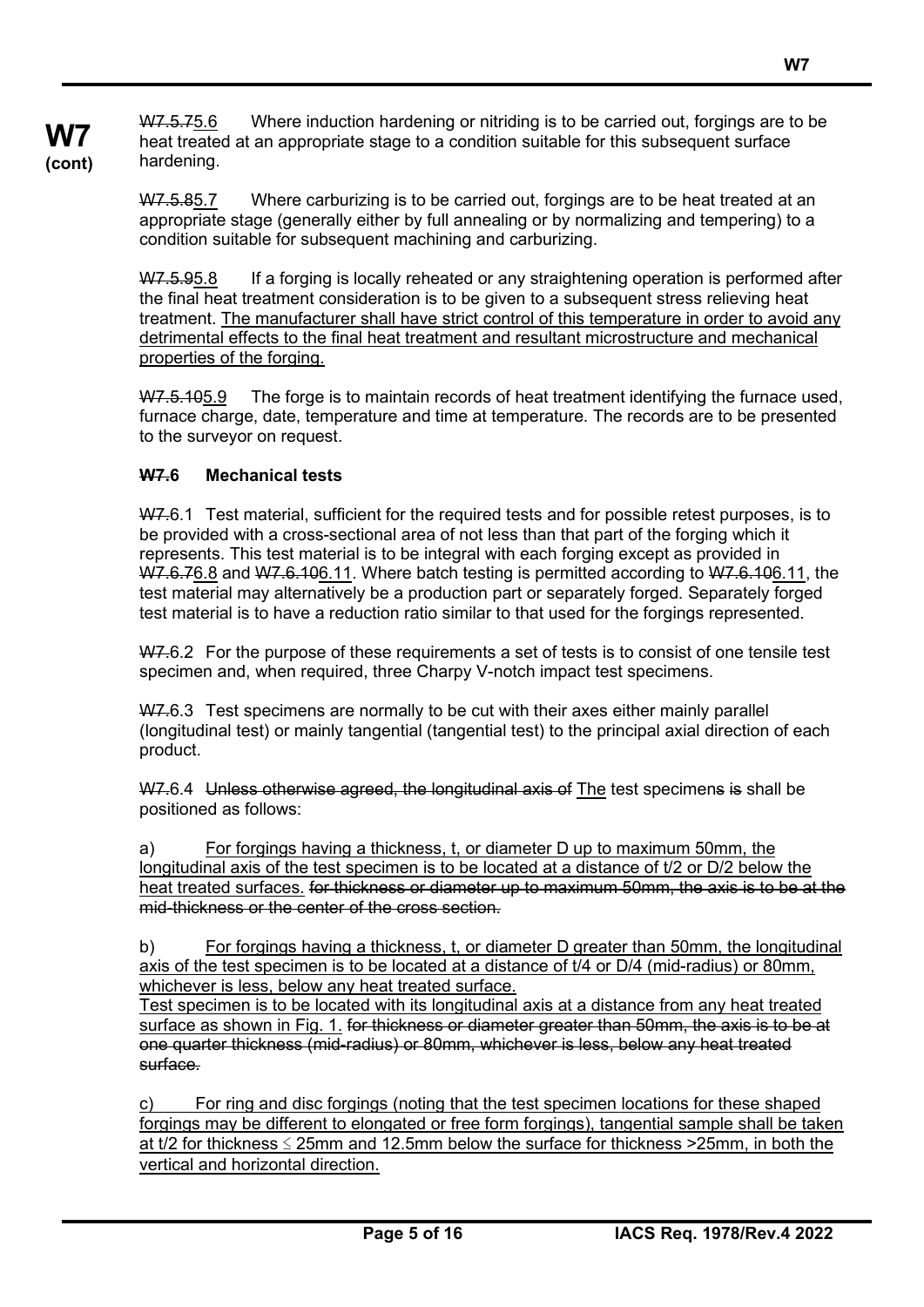Where achievable, for thickness >25mm, no part of the test material shall be closer than 12.5 mm to any heat treated surface, as shown in Fig. 1.



6.5 Where the manufacturer can demonstrate that a proposed testing location or orientation is more representative of the required mechanical properties of a component, this may be agreed with the Classification Society. In such cases, the heat treatment process, a proposed testing location or orientation, and technical justification shall be submitted to the Classification Society for approval.

W7.6.56.6 Except as provided in W7.6.106.11 the number and direction of tests is to be as follows.

*(a) Hull components such as rudder stocks, pintles etc. General machinery components such as shafting, connecting rods, etc.*

One set of tests is to be taken from the end of each forging in a longitudinal direction except that, at the discretion of the manufacture, the alternative directions or positions as shown in Fig. 24, 32 and 43 may be used. Where a forging exceeds both 4 tonnes in mass and 3m in length, one set of tests is to be taken from each end. These limits refer to the 'as forged' mass and length but excluding the test material.

*(b) Pinions*

**W7 (cont)**

> Where the finished machined diameter of the toothed portion exceeds 200mm one set of tests is to be taken from each forging in a tangential direction adjacent to the toothed portion (test position B in Fig. 54). Where the dimensions preclude the preparation of tests from this position, tests in a tangential direction are to be taken from the end of the journal (test position C in Fig. 54). If however, the journal diameter is 200mm or less the tests are to be taken in a longitudinal direction (test position A in Fig.  $54$ ). Where the finished length of the toothed portion exceed 1.25m, one set of tests is to be taken from each end.

*(c) Small pinions*

Where the finished diameter of the toothed portion is 200mm or less one set of tests is to be taken in a longitudinal direction (test position A in Fig. 54).

*(d) Gear wheels*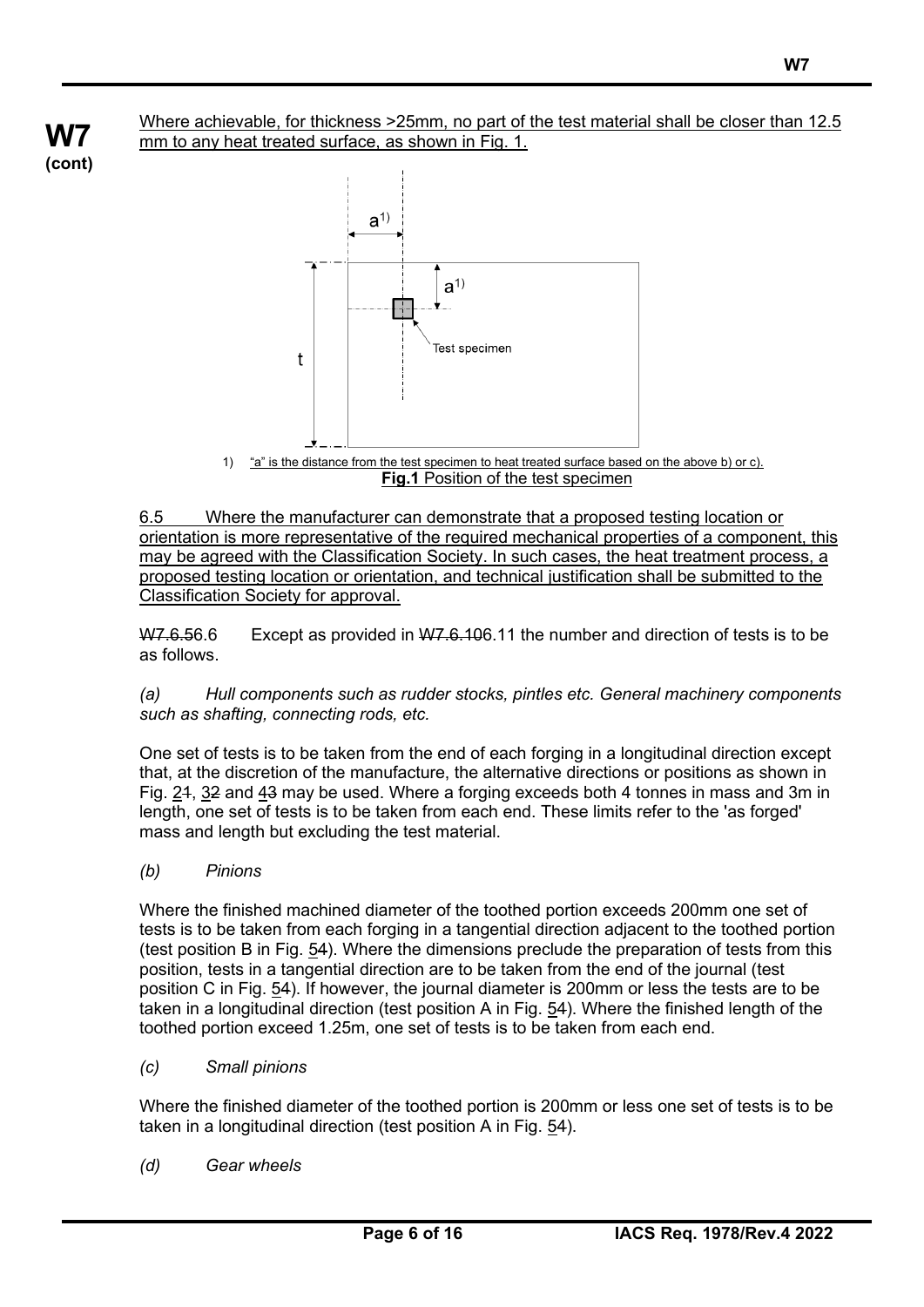One set of tests is to be taken from each forging in a tangential direction (test position A or B in Fig. 65).

### *(e) Gear wheel rims (made by expanding)*

One set of tests is to be taken from each forging in a tangential direction (test position A or B in Fig. 76). Where the finished diameter exceeds 2.5m or the mass (as heat treated excluding including test material) exceeds 3 tonnes, two sets of tests are to be taken from diametrically opposite positions (test positions A and B in Fig. 76). The mechanical properties for longitudinal test are to be applied.

#### *(f) Pinion sleeves*

One set of tests is to be taken from each forging in a tangential direction (test position A or B in Fig. 87). Where the finished length exceeds 1.25m one set of tests is to be taken from each end.

#### *(g) Crankwebs*

One set of tests is to be taken from each forging in a tangential direction.

### *(h) Solid open die forged crankshafts*

One set of tests is to be taken in a longitudinal direction from the driving shaft end of each forging (test position A in Fig. 98).

Where the mass (as heat treated but excluding test material) exceeds 3 tonnes tests in a longitudinal direction are to be taken from each end (test positions A and B in Fig. 98). Where, however, the crankthrows are formed by machining or flame cutting, the second set of tests is to be taken in a tangential direction from material removed from the crankthrow at the end opposite the driving shaft end (test position C in Fig. 98).

#### *(i) Forged Rings (such as slewing rings)*

One set of tests is to be taken from each forging in a tangential direction (test positions are shown in Fig. 10). Where the finished diameter exceeds 2.5m or the mass (as heat treated, including test material) exceeds 3 tonnes then two sets of tests are to be taken diametrically opposite positions.



**W7 (cont)**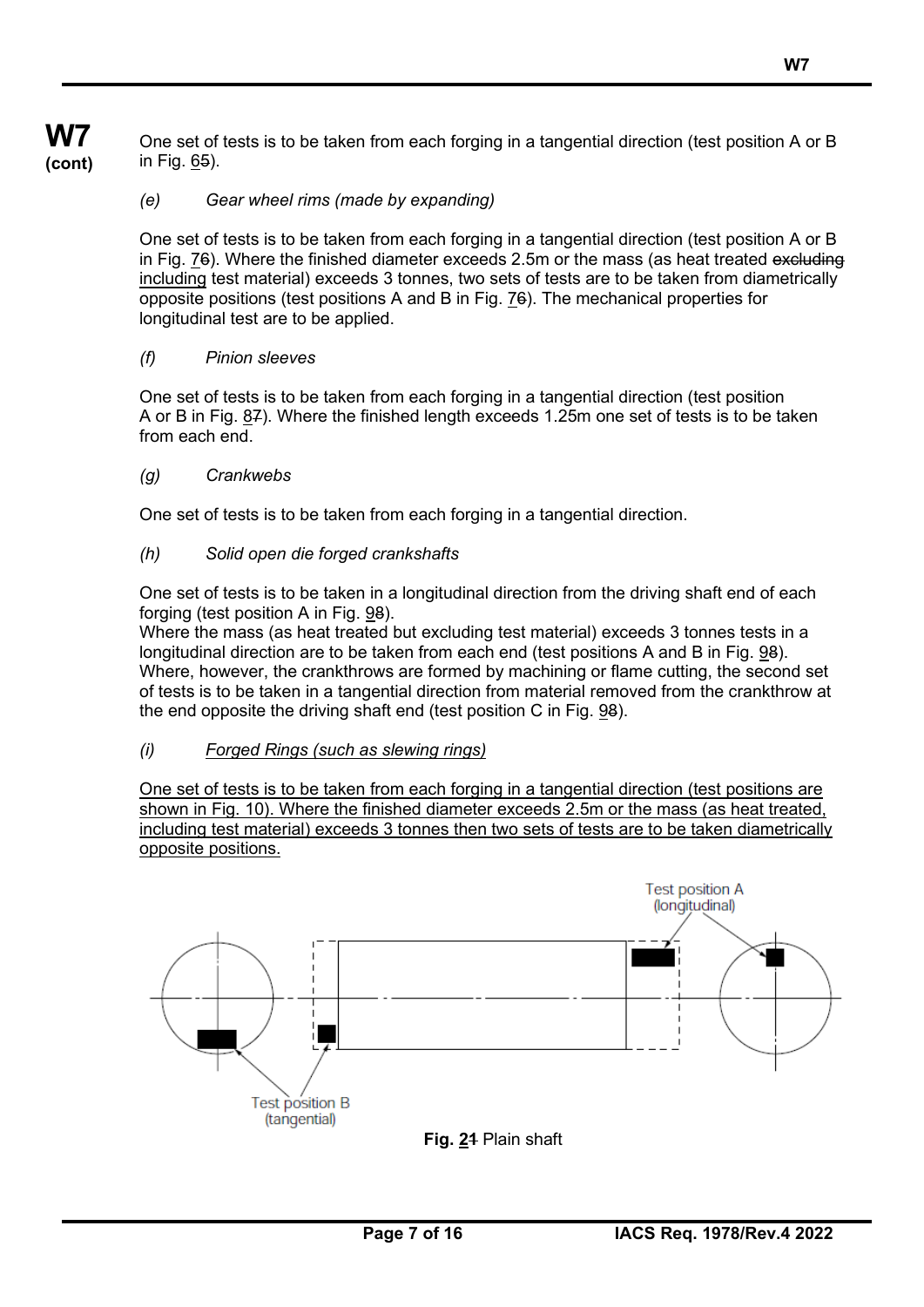

**Fig. 43** Flanged shaft with collar

W7.6.66.7 For closed die crankshaft forgings and crankshaft forgings where the method of manufacture has been specially approved in accordance with  $2.5\overline{W7.2.7}$ , the number and position of test specimens is to be agreed with the Classification Society having regard to the method of manufacture employed.

W7.6.76.8 When a forging is subsequently divided into a number of components, all of which are heat treated together in the same furnace charge, for test purposes this may be regarded as one forging and the number of tests required is to be related to the total length and mass of the original multiple forging.

W7.6.86.9 Except for components which are to be carburized or for hollow forgings where the ends are to be subsequently closed, test material is not to be cut from a forging until all heat treatment has been completed.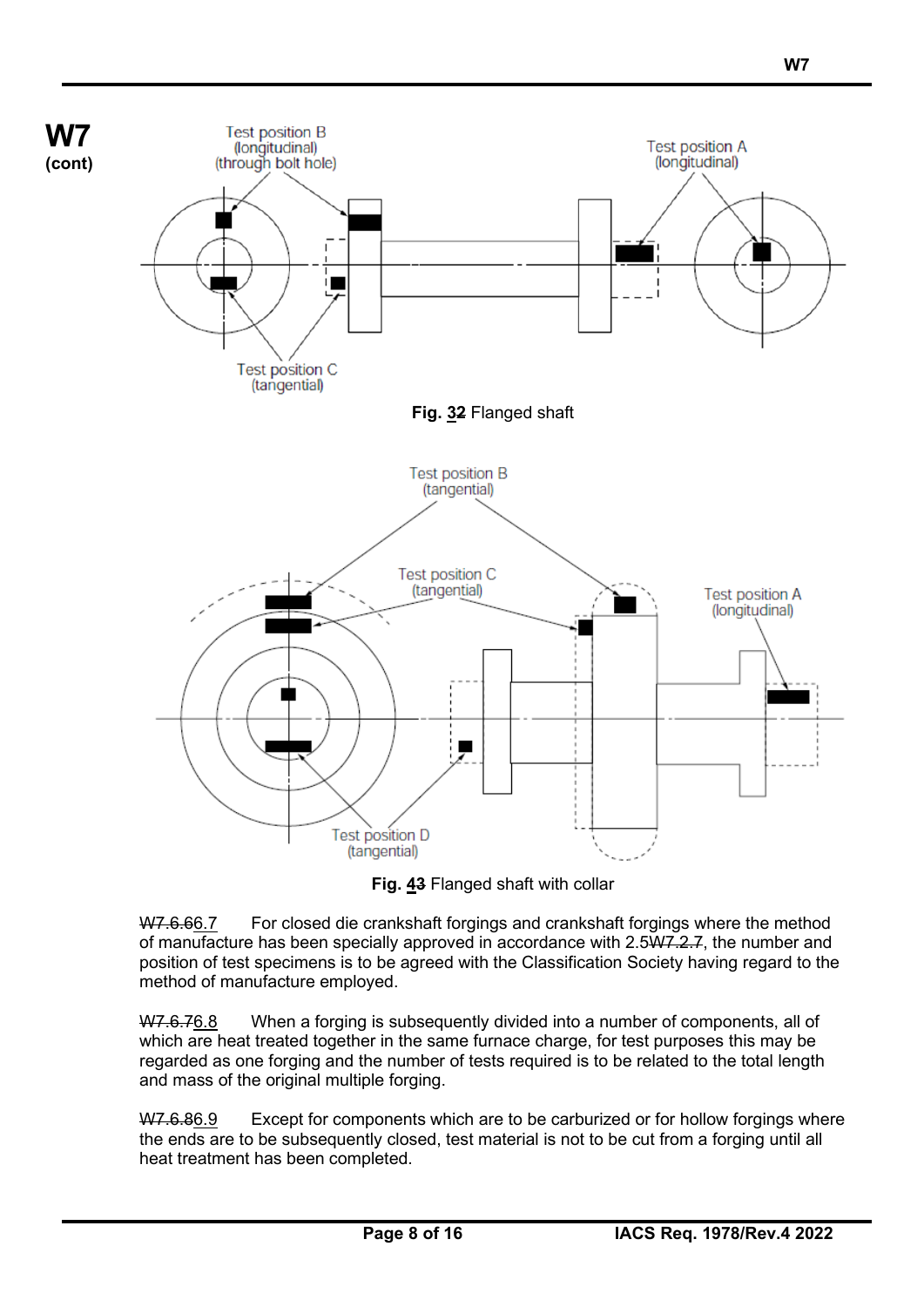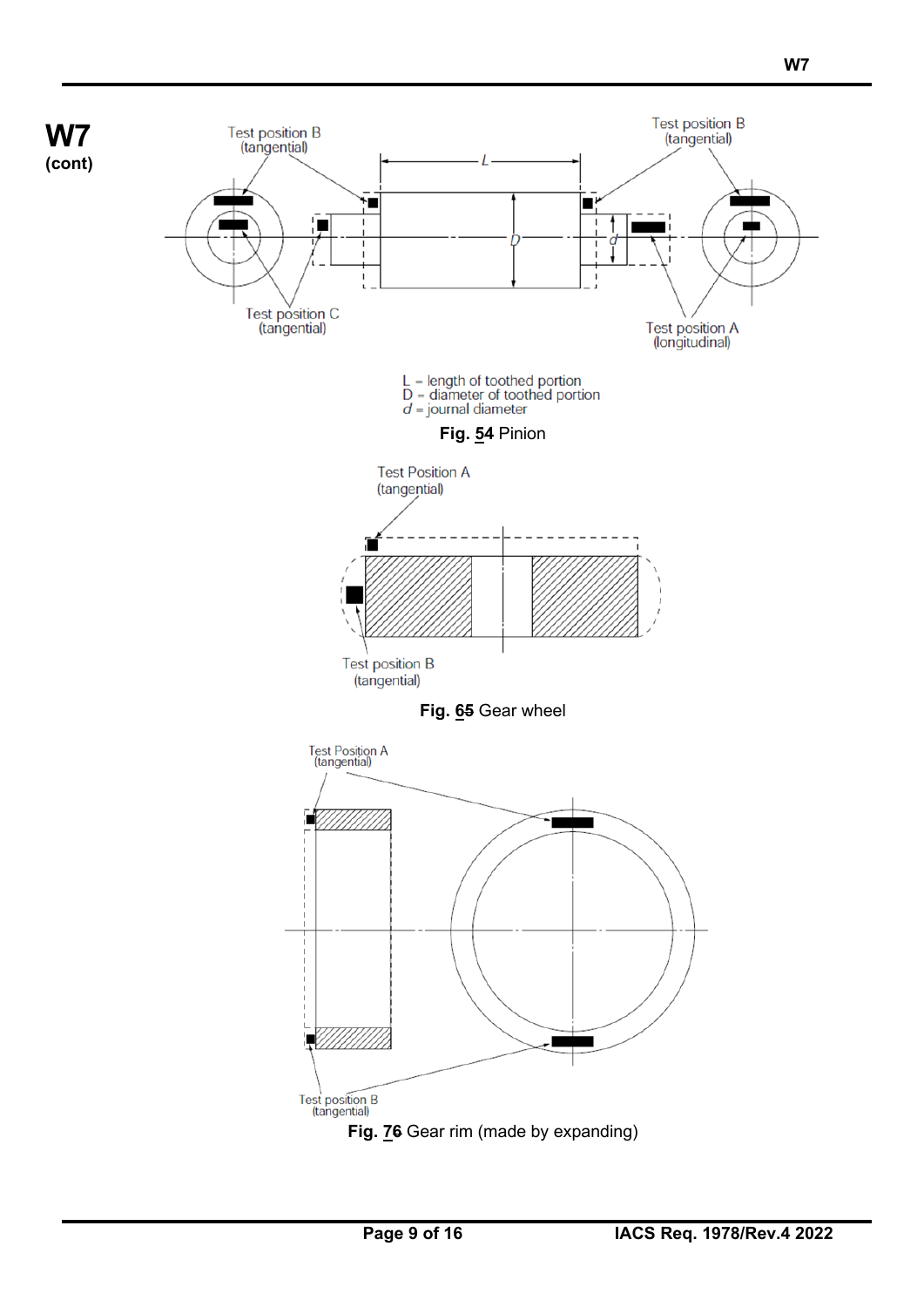**W7 (cont)**





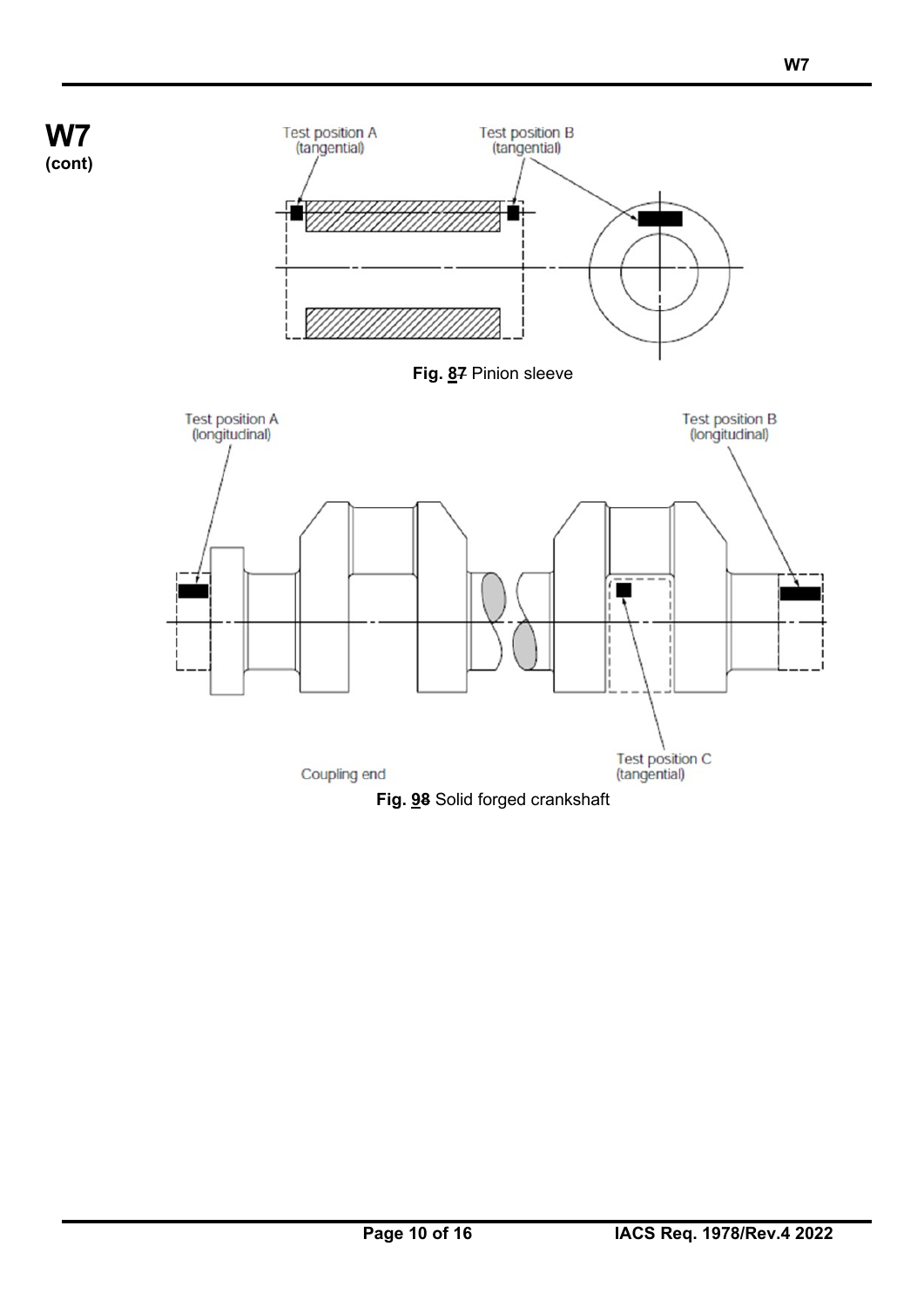



W7.6.96.10 When forgings are to be carburized, sufficient test material is to be provided for both preliminary tests at the forge and for final tests after completion of carburizing. For this purpose duplicate sets of test material are to be taken from positions as detailed in 6.6W7.6.5, except that irrespective of the dimensions or mass of the forging, tests are required from one position only and, in the case of forgings with integral journals, are to be cut in a longitudinal direction.

This test material is to be machined to a diameter of D/4 or 60mm, whichever is less, where D is the finished diameter of the toothed portion.

For preliminary tests at the forge one set of test material is to be given a blank carburizing and heat treatment cycle simulating that which subsequently will be applied to the forging. For final acceptance tests, the second set of test material is to be blank carburized and heat treated along with the forgings which they represent.

At the discretion of the forgemaster or gear manufacture test samples of larger cross section may be either carburized or blank carburized, but these are to be machined to the required diameter prior to the final quenching and tempering heat treatment.

Alternative procedures for testing of forgings which are to be carburized may be specially agreed with the Classification Society.

W7.6.106.11 Normalized forgings with mass up to 1000kg each and quenched and tempered forgings with mass up to 500kg each may be batch tested. A batch is to consist of forgings of similar shape and dimensions, made from the same heat of steel, heat treated in the same furnace charge and with a total mass not exceeding 6 tonnes for normalized forgings and 3 tonnes for quenched and tempered forgings, respectively.

W7.6.116.12 A batch testing procedure may also be used for hot rolled bars. A batch is to consist of either: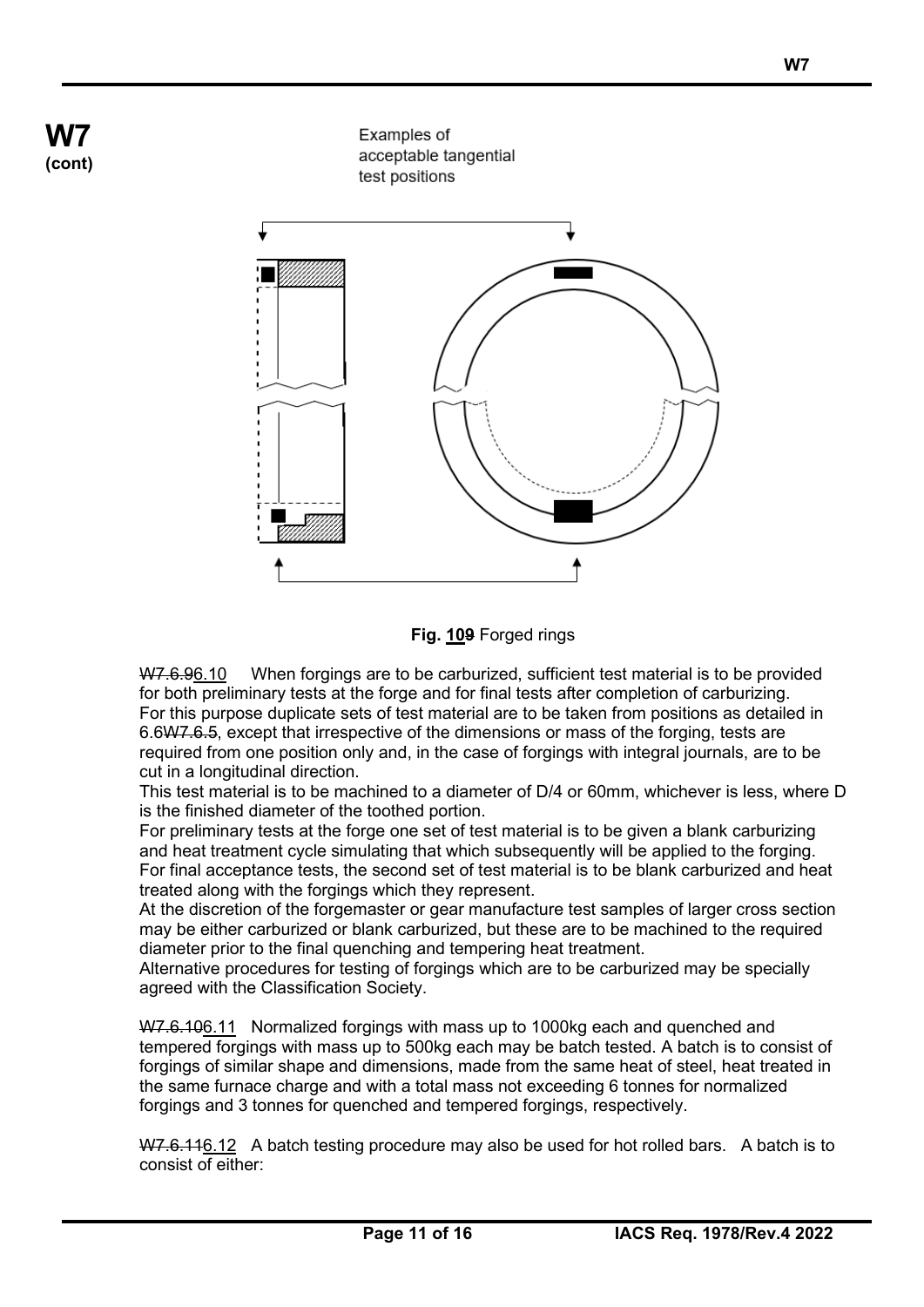**W7 (cont)** (i) material from the same rolled ingot or bloom provided that where this is cut into individual lengths, these are all heat treated in the same furnace charge, or

> (ii) bars of the same diameter and heat, heat treated in the same furnace charge and with a total mass not exceeding 2.5 tonnes.

W7.6.126.13 The preparation of test specimens and the procedures used for mechanical testing are to comply with the relevant requirements of W2. Unless otherwise agreed all tests are to be carried out in the presence of the Surveyor.

W7.6.13 (void)

# **W7.7 Mechanical properties**

W7.7.1 Tables 3 and 4 give the minimum requirements for yield stress, elongation, reduction of area and impact test energy values corresponding to different strength levels but it is not intended that these should necessarily be regarded as specific grades. Where it is proposed to use a steel with a specified minimum tensile strength intermediate to those given, corresponding minimum values for the other properties may be obtained by interpolation.

W7.7.2 Forgings may be supplied to any specified minimum tensile strength selected within the general limits detailed in Tables 3 or 4 but subject to any additional requirements of the relevant construction Rules Unified Requirements.

W7.7.3 The mechanical properties are to comply with the requirements of Tables 3 or 4 appropriate to the specified minimum tensile strength or, where applicable, the requirements of the approved specification.

W7.7.4 (void)

#### W7.7.5 (void)

W7.7.67.4 At the discretion of individual Classification Societies hardness tests may be required on the following:

(i) Gear forgings after completion of heat treatment and prior to machining the gear teeth. The hardness is to be determined at four positions equally spaced around the circumference of the surface where teeth will subsequently be cut. Where the finished diameter of the toothed portion exceeds 2.5m, the above number of test positions is to be increased to eight. Where the width of a gear wheel rim forging exceeds 1.25m, the hardness is to be determined at eight positions at each end of the forging.

(ii) Small crankshaft and gear forgings which have been batch tested. In such cases at least one hardness test is to be carried out on each forging.

The results of hardness tests are to be reported and, for information purposes, typical Brinell hardness values are given in Table 4.

#### W7.7.7 (void)

W7.7.87.5 Hardness tests may also be required on forgings which have been induction hardened, nitrided or carburized. For gear forgings these tests are to be carried out on the teeth after, where applicable, they have been ground to the finished profile. The results of such tests are to comply with the approved specifications (see 5.5W7.5.6).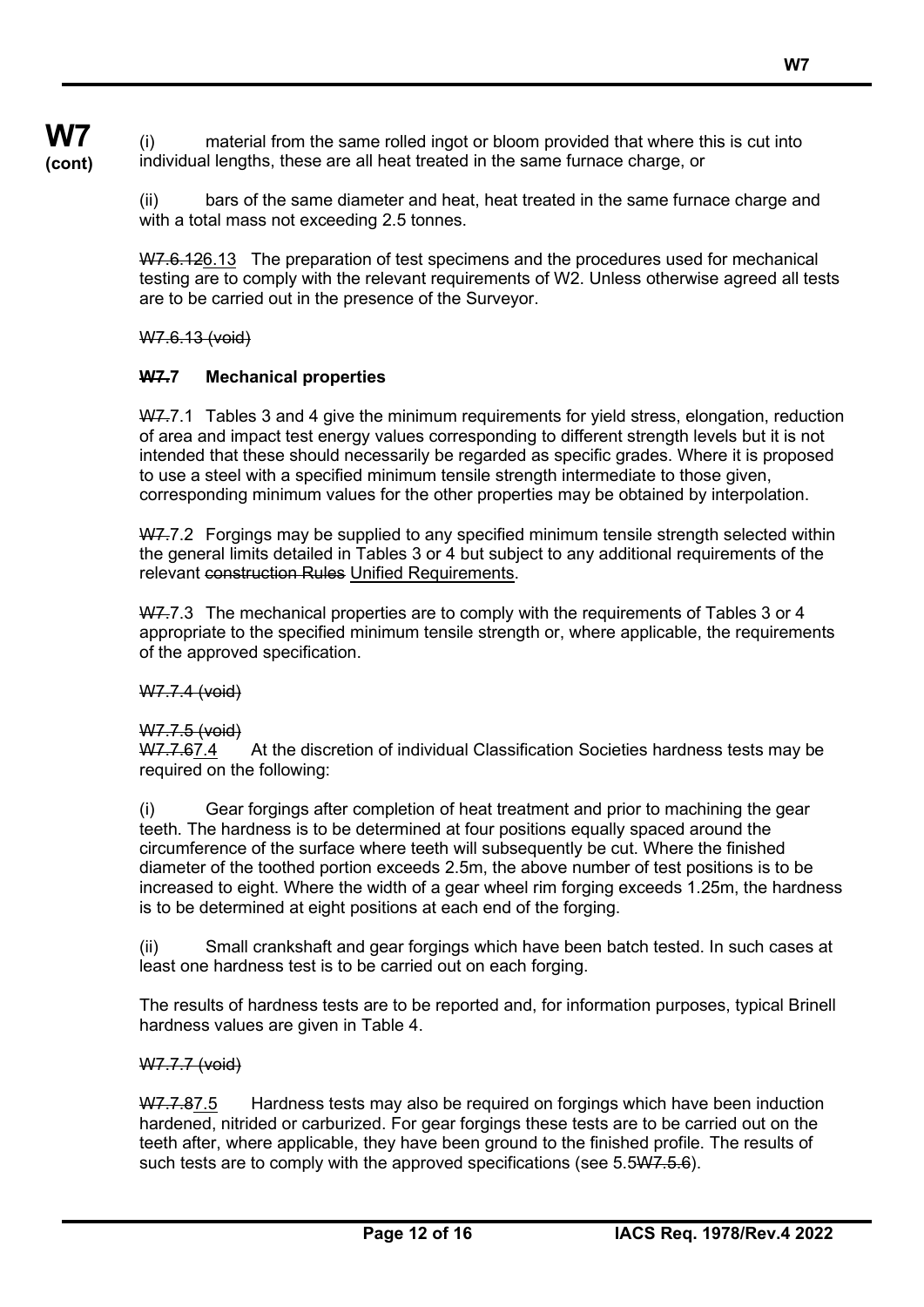**W7 (cont)**

W7.7.107.7 Re-test requirements for Charpy impact tests are to be in accordance with UR W2.

W7.7.117.8 The additional tests detailed in 7.6W7.7.9 and 7.7W7.7.10 are to be taken, preferably from material adjacent to the original tests, but alternatively from another test position or sample representative of the forging or batch of forgings.

W7.7.127.9 At the option of the manufacturer, when a forging or a batch of forgings has failed to meet the test requirements, it may be reheat treated and re-submitted for acceptance tests.

|  |                              |                         |              | O.<br>$\circ$                                                                                        |       |                         |                   |                                         |       |              |  |
|--|------------------------------|-------------------------|--------------|------------------------------------------------------------------------------------------------------|-------|-------------------------|-------------------|-----------------------------------------|-------|--------------|--|
|  | Steel type                   | Tensile                 | Yield stress | Elongation                                                                                           |       |                         | Reduction of area | Charpy V-notch                          |       |              |  |
|  |                              | strength <sup>1)</sup>  | Re min.      | As min.                                                                                              |       | Z min.                  |                   | $\frac{1}{2}$ impact test <sup>2)</sup> |       |              |  |
|  |                              | R <sub>m</sub> min.     | $N/mm^2$     | $\frac{0}{0}$                                                                                        |       |                         | $\frac{0}{0}$     |                                         |       |              |  |
|  |                              | $N/mm^2$                |              | Long.                                                                                                | Tang. | Long.                   | Tang.             | Test                                    |       | Minimum      |  |
|  |                              |                         |              |                                                                                                      |       |                         |                   | temperature                             |       | average      |  |
|  |                              |                         |              |                                                                                                      |       |                         |                   | $(^{\circ}C)$                           |       | energy $(J)$ |  |
|  |                              |                         |              |                                                                                                      |       |                         |                   |                                         | Long. | Tang.        |  |
|  |                              | 400                     | 200          | 26                                                                                                   | 19    | 50                      | 35                |                                         |       |              |  |
|  | $\mathbf C$<br>and<br>$C-Mn$ | 440                     | 220          | 24                                                                                                   | 18    | 50                      | 35                |                                         |       |              |  |
|  |                              | 480                     | 240          | 22                                                                                                   | 16    | 45                      | 30                |                                         |       |              |  |
|  |                              | 520                     | 260          | 21                                                                                                   | 15    | 45                      | 30                |                                         |       |              |  |
|  |                              | 560                     | 280          | 20                                                                                                   | 14    | 40                      | 27                | $\boldsymbol{0}$                        | 27    | 18           |  |
|  |                              | 600                     | 300          | 18                                                                                                   | 13    | 40                      | 27                |                                         |       |              |  |
|  |                              | 550                     | 350          | 20                                                                                                   | 14    | 50                      | 35                |                                         |       |              |  |
|  | Alloy                        | 600                     | 400          | 18                                                                                                   | 13    | 50                      | 35                |                                         |       |              |  |
|  |                              | 650                     | 450          | 17                                                                                                   | 12    | 50                      | 35                |                                         |       |              |  |
|  |                              |                         |              | 1) The following ranges for tensile strength may be additionally specified:                          |       |                         |                   |                                         |       |              |  |
|  |                              |                         |              | specified minimum tensile strength: $\leq 600 \,\mathrm{N/mm^2} \geq 600 \,\mathrm{N/mm^2}$          |       |                         |                   |                                         |       |              |  |
|  |                              | tensile strength range: |              | $120$ N/mm <sup>2</sup>                                                                              |       | $150$ N/mm <sup>2</sup> |                   |                                         |       |              |  |
|  |                              |                         |              | 2) Special consideration may be given to alternative requirements for Charpy V-notch test, depending |       |                         |                   |                                         |       |              |  |
|  |                              |                         |              | on design and application, and subject to agreement by Society.                                      |       |                         |                   |                                         |       |              |  |
|  |                              |                         |              |                                                                                                      |       |                         |                   |                                         |       |              |  |

 **Table** 3 Mechanical properties for hull steel forgings

| Table 4 Mechanical properties for machinery steel forgings $2$ |  |  |
|----------------------------------------------------------------|--|--|
|                                                                |  |  |

| Steel type  | Tensile<br>strength $^{\rm l)}$ | Yield stress        |       | Elongation<br>As min.<br>$\frac{0}{0}$ |       | Reduction<br>of area<br>Z min.<br>$\%$ | Hardness <sup>3</sup> |                                      | Charpy V-notch<br>impact test <sup>2), 4)</sup> |                  |
|-------------|---------------------------------|---------------------|-------|----------------------------------------|-------|----------------------------------------|-----------------------|--------------------------------------|-------------------------------------------------|------------------|
|             | R <sub>m</sub> min.<br>$N/mm^2$ | Re min.<br>$N/mm^2$ | Long. | Tang.                                  | Long. | Tang.                                  | (Brinell)             | Test<br>temperature<br>$(^{\circ}C)$ | Minimum<br>energy $(J)$<br>Long.                | average<br>Tang. |
|             | 400                             | 200                 | 26    | 19                                     | 50    | 35                                     | 110-150               | $AT^{5}$                             |                                                 |                  |
|             | 440                             | 220                 | 24    | 18                                     | 50    | 35                                     | 125-160               |                                      |                                                 |                  |
| $\mathbf C$ | 480                             | 240                 | 22    | 16                                     | 45    | 30                                     | 135-175               |                                      | 27                                              |                  |
| and         | 520                             | 260                 | 21    | 15                                     | 45    | 30                                     | 150-185               |                                      |                                                 | <u>18</u>        |
| $C-Mn$      | 560                             | 280                 | 20    | 14                                     | 40    | 27                                     | 160-200               |                                      |                                                 |                  |
|             | 600                             | 300                 | 18    | 13                                     | 40    | 27                                     | 175-215               |                                      |                                                 |                  |
|             | 640                             | 320                 | 17    | 12                                     | 40    | 27                                     | 185-230               |                                      |                                                 |                  |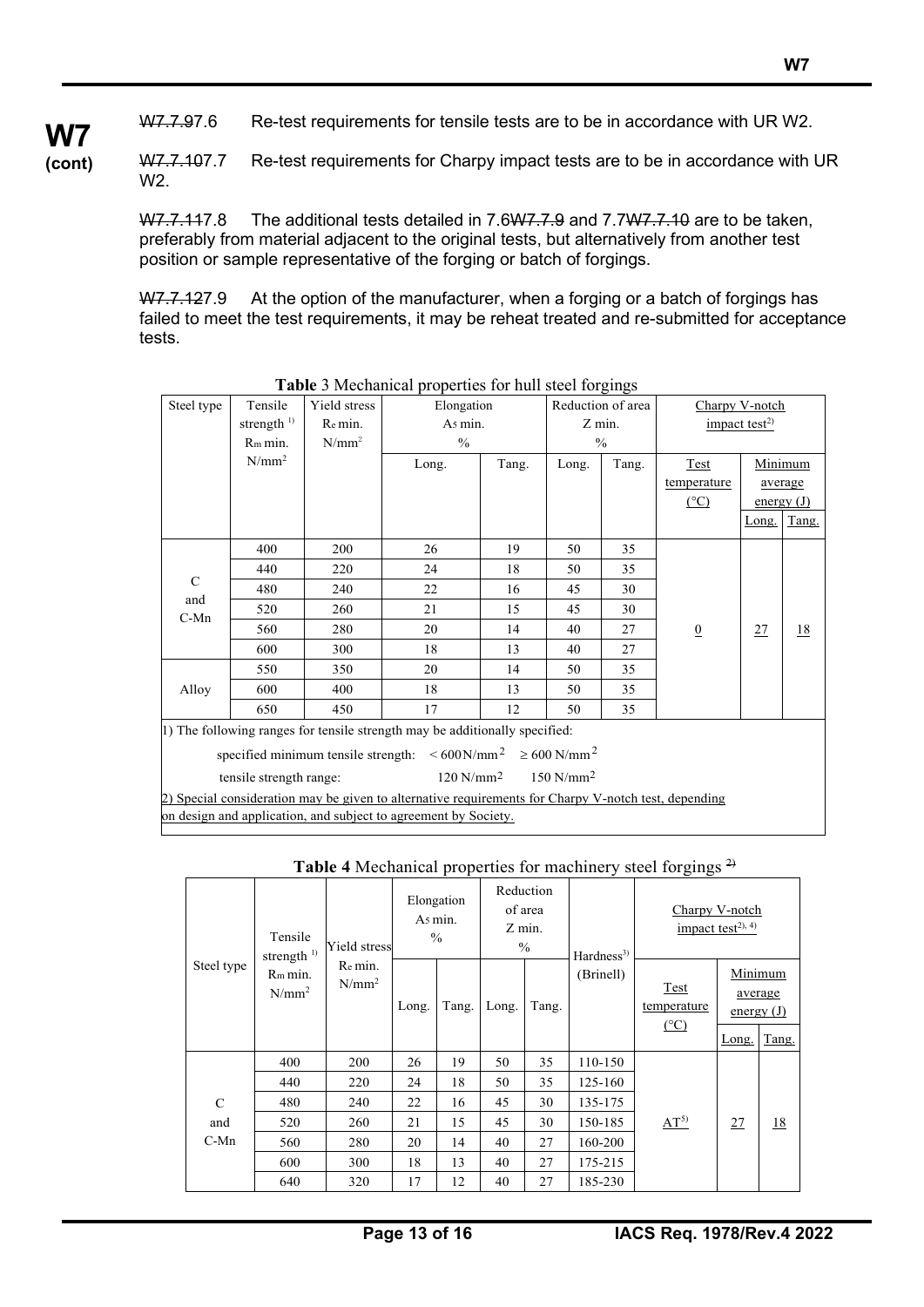|       | 680                                                                                        | 340                                 | 16 | 12 | 35 | 24 | 200-240                   |                                                                                                                    |  |
|-------|--------------------------------------------------------------------------------------------|-------------------------------------|----|----|----|----|---------------------------|--------------------------------------------------------------------------------------------------------------------|--|
|       | 720                                                                                        | 360                                 | 15 | 11 | 35 | 24 | 210-250                   |                                                                                                                    |  |
|       | 760                                                                                        | 380                                 | 14 | 10 | 35 | 24 | 225-265                   |                                                                                                                    |  |
|       | 600                                                                                        | 360                                 | 18 | 14 | 50 | 35 | 175-215                   |                                                                                                                    |  |
|       | 700                                                                                        | 420                                 | 16 | 12 | 45 | 30 | 205-245                   |                                                                                                                    |  |
|       | 800                                                                                        | 480                                 | 14 | 10 | 40 | 27 | 235-275                   |                                                                                                                    |  |
| Alloy | 900                                                                                        | 630                                 | 13 | 9  | 40 | 27 | 260-320                   |                                                                                                                    |  |
|       | 1000                                                                                       | 700                                 | 12 | 8  | 35 | 24 | 290-365                   |                                                                                                                    |  |
|       | 1100                                                                                       | 770                                 | 11 | 7  | 35 | 24 | 320-385                   |                                                                                                                    |  |
|       | <sup>1)</sup> The following ranges for tensile strength may be additionally specified:     |                                     |    |    |    |    |                           |                                                                                                                    |  |
|       |                                                                                            | specified minimum tensile strength: |    |    |    |    | $< 900$ N/mm <sup>2</sup> | $> 900$ N/mm <sup>2</sup>                                                                                          |  |
|       |                                                                                            | tensile strength range:             |    |    |    |    | $150 N/mm^2$              | $200$ N/mm <sup>2</sup>                                                                                            |  |
|       |                                                                                            |                                     |    |    |    |    |                           | $^{2}$ For materials used for machinery exposed to sea water temperature, such as propeller shafts and shaft       |  |
|       |                                                                                            |                                     |    |    |    |    |                           | bolts, intended for ships with ice class notation IA Super, IA, IB and IC, Charpy V-notch impact testing is        |  |
|       |                                                                                            |                                     |    |    |    |    |                           | to be carried out for all steel types at $-10^{\circ}$ C and the average energy value is to be minimum 20J         |  |
|       |                                                                                            |                                     |    |    |    |    |                           | (longitudinal test). One individual value may be less than the required average value provided that it is not      |  |
|       |                                                                                            |                                     |    |    |    |    |                           | less than 70% of this average value. For propeller shafts intended for ships with ice class notation except        |  |
|       |                                                                                            |                                     |    |    |    |    |                           | the lowest one, Charpy V-noteh impact testing is to be carried out for all steel types at $-10^{\circ}$ C and the  |  |
|       |                                                                                            |                                     |    |    |    |    |                           | average energy value is to be minimum 27 J (longitudinal test). One individual value may be less than the          |  |
|       | required average value provided that it is not less than 70% of this average value.        |                                     |    |    |    |    |                           |                                                                                                                    |  |
|       | <sup>3)</sup> The hardness values are typical and are given for information purposes only. |                                     |    |    |    |    |                           |                                                                                                                    |  |
|       |                                                                                            |                                     |    |    |    |    |                           | $\frac{4}{3}$ Special consideration may be given to alternative requirements for Charpy V-notch test, depending on |  |
|       | design and application, and subject to agreement by Society.                               |                                     |    |    |    |    |                           |                                                                                                                    |  |

<sup>5)</sup> AT refers to Ambient Temperature (i.e.  $23^{\circ}$ C $\pm$ 5°C), which is specified in ISO 148-1:2016.

### **W7.8 Inspection**

W7.8.1 All forgings should be subjected to a 100% visual examination of all accessible surfaces by the manufacturer and made available to the Surveyor. Where applicable, this visual examination is to include the examination of internal surfaces and bores. Before acceptance, all forgings are to be presented to the Surveyor for visual examination. Where applicable, this is to include the examination of internal surfaces and bores. Unless otherwise agreed, the verification of dimensions is the responsibility of the manufacturer.

W7.8.2 When required by the relevant Unified Requirement construction Rules, or by the approved procedure for welded composite components (see 2.7W7.2.9) appropriate nondestructive testing is also to be carried out before acceptance and the results are to be reported by the manufacturer.

The extent of testing and acceptance criteria are to be agreed with the Classification Society. IACS Recommendation No. 68 is regarded as an example of an acceptable standard.

W7.8.3 (void)

W7.8.4 (void)

8.3 Where required by the appropriate Unified Requirement or Recommendation 68, ultrasonic examination is to be carried out after the forgings have been machined to a condition suitable for this type of examination and after the final heat treatment. Both radial and axial scanning are to be carried out where appropriate for the shape and the dimensions of the forgings being examined.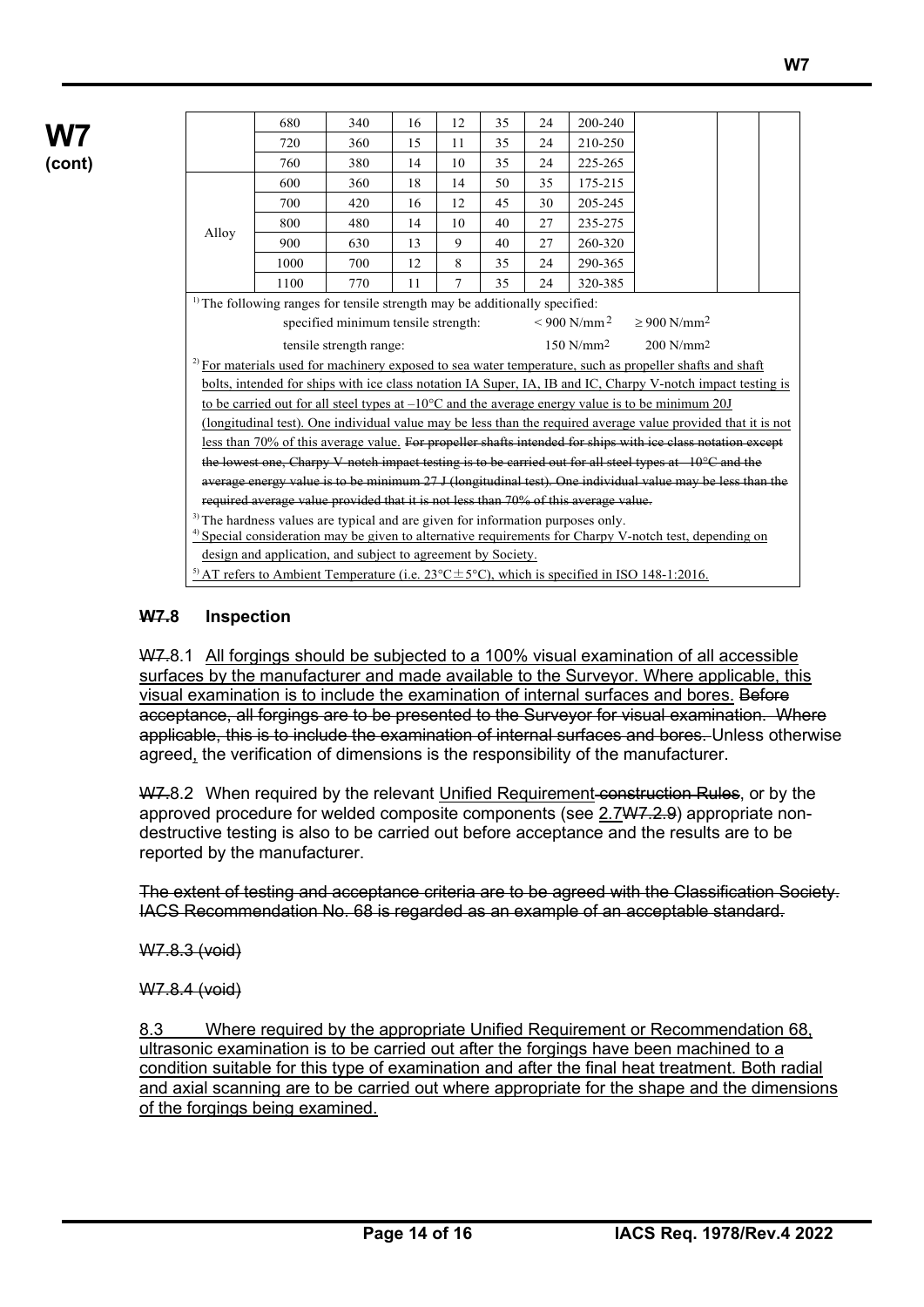8.4 The method and the extent of inspection, NDT and acceptance criteria are to be agreed with the Classification Society. IACS Recommendation No. 68 is regarded as an example of an acceptable standard.

For mass produced forgings the extent of examination is to be established at the discretion of the individual Society.

8.5 Unless otherwise agreed, examinations are to be carried out by the manufacturer, although Surveyors may request to be present in order to verify that the examination is being carried out in accordance with the agreed procedure.

8.6 If the forging is supplied in the 'as forged' condition for machining at a separate works, the manufacturer is to ensure that a suitable ultrasonic examination is carried out to verify the internal quality of the forging.

8.7 Where advanced ultrasonic testing methods are applied, e.g. PAUT or TOFD, reference is made to UR W34 Advanced non-destructive testing of materials and welds –Dec. 2019, for general approach in adopting and application of these advanced methods. In such cases, acceptance levels regarding accept/reject criteria may be as per the applicable section in the IACS Recommendation No. 68.

W7.8.58.8 When required by the conditions of approval for surface hardened forgings (5.5W7.5.6 refers) additional test samples are to be processed at the same time as the forgings which they represent. These test samples are subsequently to be sectioned in order to determine the hardness, shape and depth of the locally hardened zone and which are to comply with the requirements of the approved specification.

W7.8.68.9 In the event of any forging proving defective during subsequent machining or testing, it is to be rejected notwithstanding any previous certification.

# **W7.9 Rectification of defective forgings**

**W7 (cont)**

> W7.9.1 Defects may be removed by grinding or chipping and grinding provided the component dimensions are acceptable. The resulting grooves are to have a bottom radius of approximately three times the groove depth and are to be blended into the surrounding surface so as to avoid any sharp contours. Complete elimination of the defective material is to be verified by magnetic particle testing or liquid penetrant testing.

> W7.9.2 Repair welding of forgings except those subjected to torsional fatigue, such as crankshaft forgings and propeller shaft forgings, may be permitted subject to prior approval of the Classification Society. In such cases, full details of the extent and location of the repair, the proposed welding procedure, heat treatment and subsequent inspection procedures are to be submitted for the approval.

W7.9.3 The forging manufacturer is to maintain records of repairs and subsequent inspections traceable to each forging repaired. The records are to be presented to the surveyor on request.

# **W7.10 Identification of forgings**

W7.10.1 The manufacturer is to adopt a system of identification which will enable all finished forgings to be traced to the original cast and the Surveyor is to be given full facilities for so tracing the forgings when required.